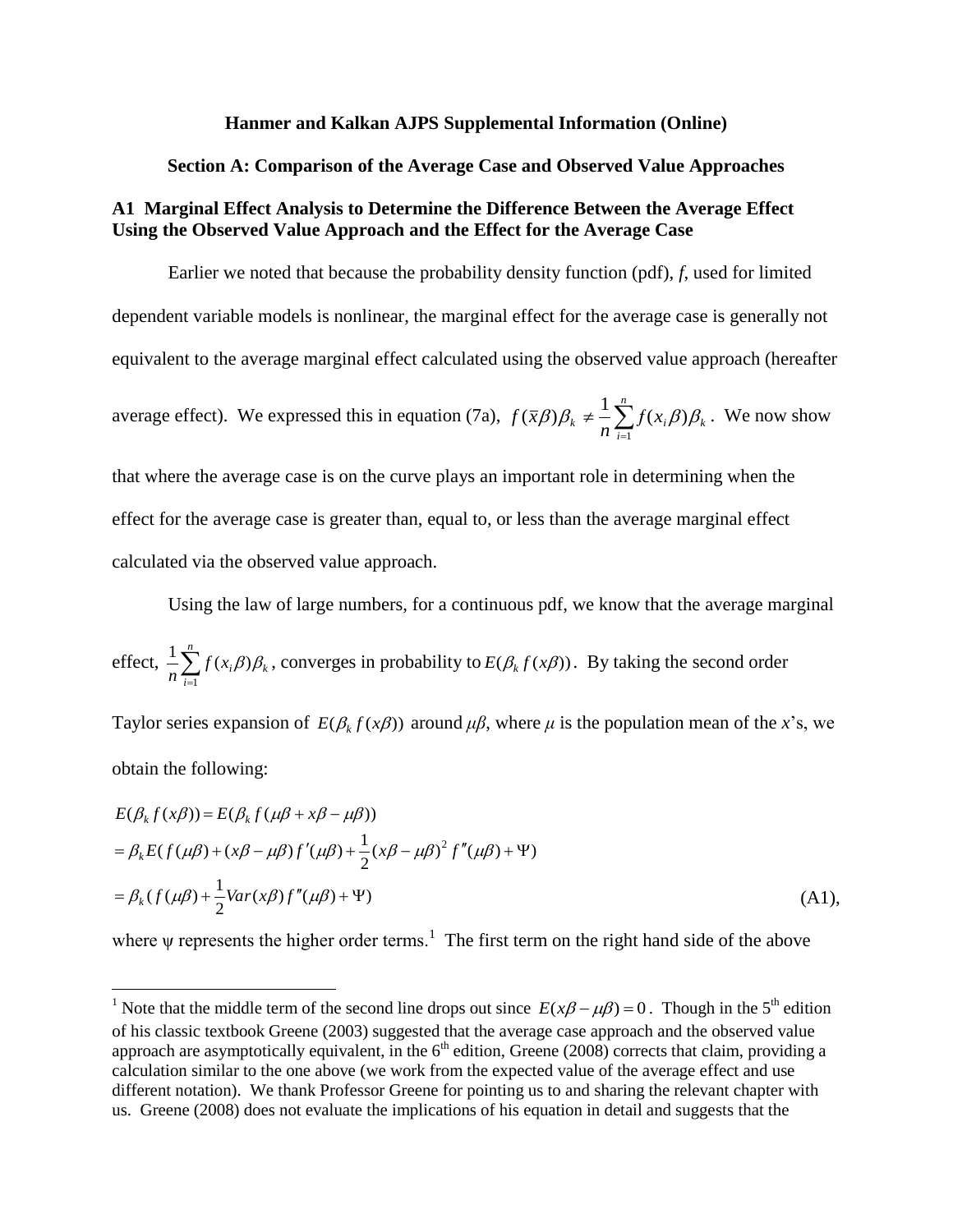result is simply the expected value of the marginal effect evaluated at the mean of all of the *x*'s; i.e., the effect for the average case.<sup>2</sup> Thus, working with the second order approximation, by examining  $\beta_k$ , the variance of  $x\beta$ , and the second derivative of the pdf, we can determine whether the average marginal effect is substantively greater than or less than the effect for the average case. Since Var( $x\beta$ ) will always be positive, we need to consider  $\beta_k$  and the second derivative of the pdf. In terms of the substantive size of the average effect using the observed value approach versus the effect for the average case, it turns out that regardless of the sign of  $\beta_k$ , whenever the second derivative of the pdf is negative, the average effect will be substantively smaller (i.e., smaller in absolute value) than the effect for the average case.<sup>3</sup> Similarly, regardless of the sign of  $\beta_k$ , when the second derivative of the pdf is positive, the average effect will be substantively larger than the effect for the average case. The magnitude of the difference (up to the second order approximation) between the average effect and the effect for the average case will depend on the size of  $\beta_k$ , the size of Var( $x\beta$ ), and the value of the second derivative of the pdf evaluated at *μβ*. To approximate when the second derivative of the pdf will be positive or negative we turn to an investigation of the probit pdf and logit pdf.

Using the probit pdf we can rewrite the equation above as:

differences between the two approaches are likely to be small. Contrary to that suggestion, our analysis in this section and our examples using NES data and Monte Carlo simulations show that substantial differences can result. SI Section D Table 1(see below) reports results from Monte Carlo simulations that provide additional evidence that results from the average case approach and observed value approach do not converge in large samples.

<sup>&</sup>lt;sup>2</sup> That is, using the law of large numbers and the continuous pdf,  $\beta_k f(\bar{x}\beta)$  converges in probability to  $\beta_k f(\mu \beta)$ .

<sup>&</sup>lt;sup>3</sup> This is obvious for  $\beta_k > 0$  because the average effect (which will be positive by virtue of  $\beta_k$  being positive) will equal the effect for the average case, which is also positive (since  $\beta_k > 0$ ), plus a negative number, resulting in an average effect that is less than the effect for the average case. When  $\beta_k$  is negative, then the average effect (which is negative because  $\beta_k$  < 0) will equal a negative number (the effect for the average case is negative since  $\beta_k$  < 0) plus a positive number resulting in a smaller negative number (i.e. a substantively smaller effect).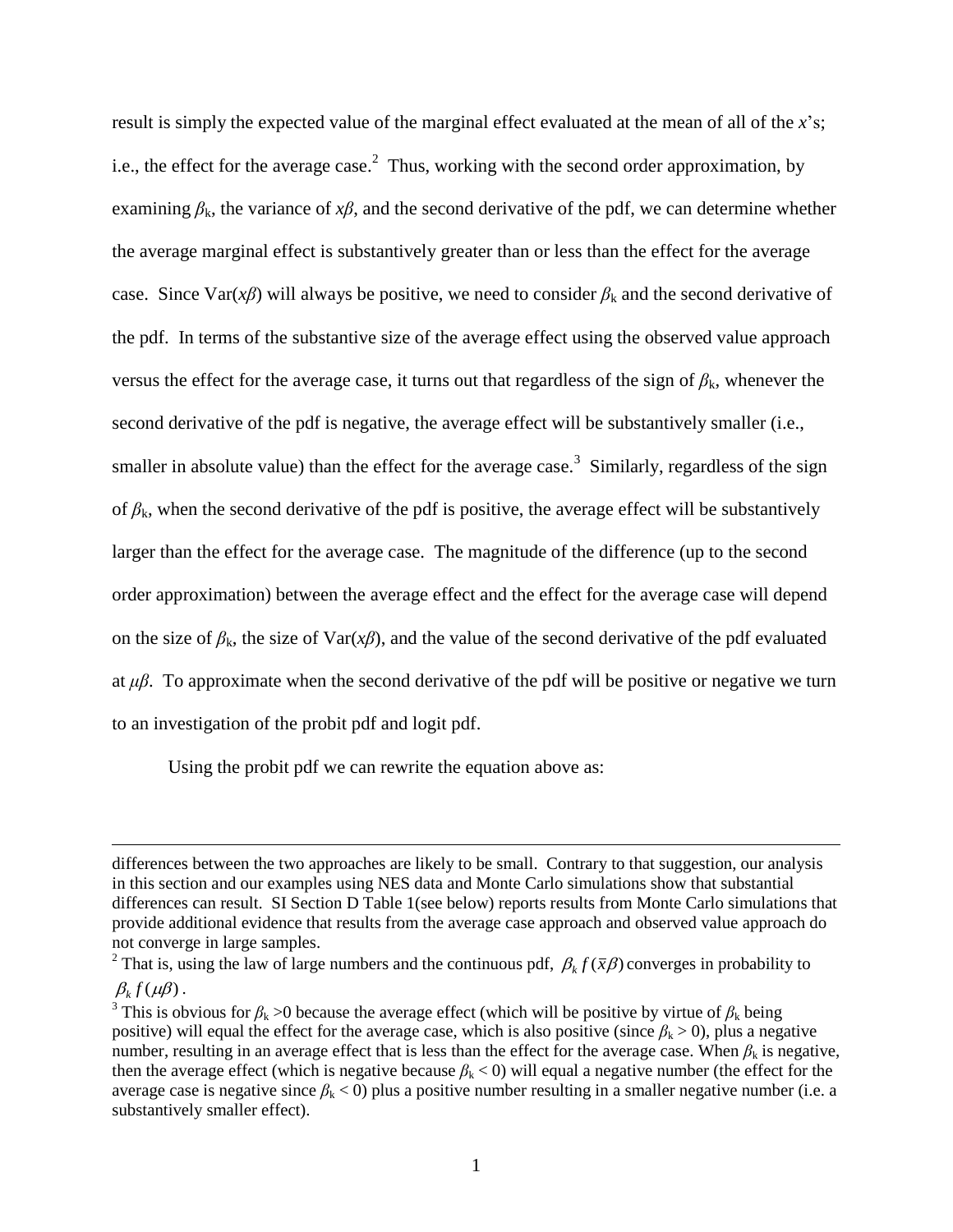$$
E(\beta_k \phi(x\beta)) = \beta_k (\phi(\mu \beta) + \frac{1}{2} \text{Var}(x\beta)\phi(\mu \beta)((\mu \beta)^2 - 1) + \Psi)
$$
 (A2).

Since  $\phi(\mu\beta)$  is always positive, the second derivative of the probit pdf,  $\phi(\mu\beta)((\mu\beta)^2 - 1)$ , is negative when  $-1 < \mu\beta < 1$  (where the pdf is concave), zero at  $\mu\beta = -1$  or  $\mu\beta = 1$ , and positive otherwise (where the pdf is convex). We get a clearer picture of when this occurs by transforming various values of *μβ* into probabilities. That is, by considering the probability of success associated with various values of  $\mu\beta$ ; or, in other words, evaluating where the average case is on the curve. SI Section A Figure 1 plots the second derivative of the probit pdf by the probability of success for the average case. The figure shows that the second derivative of the probit pdf is negative across most of the range of the predicted probabilities, from 0.1587 to  $0.8413<sup>4</sup>$  Thus, only when the probability of success for the average case is in the tails will the average effect using the observed value approach be substantively larger than the effect for the average case. As noted earlier, the size of the difference depends on the size of  $\beta_k$ , the size of Var(*xβ*), and the value of the second derivative of the probit pdf; as shown in SI Section A Figure 1, the absolute value of the second derivative varies across the range of predicted probabilities.<sup>5</sup>

It is important to note that the above analysis has assumed that the higher order terms play a small role. Our investigation of the higher order terms indicated that there were too many

<sup>&</sup>lt;sup>4</sup> As we discuss at the end of this section, these values are best viewed as approximations.

<sup>&</sup>lt;sup>5</sup> The general conclusions derived for probit also hold for logit, though the second derivative of the logit pdf is negative over a slightly different range of predicted probabilities, from 0.2113 to 0.7887. Note that part of the second derivative of the logit pdf contains the term  $\beta_k^3$ . The value of  $\beta_k$  does not change where the second derivative is positive, negative, or zero, subject to rounding error. When  $\beta_k$  is positive, though the density changes, the second derivative is positive and negative over the same range of predicted probabilities regardless of the value of  $\beta_k$ . When  $\beta_k$  is negative, the series when plotted will be a reflection over the x-axis, and though the density will change, again, the second derivative will be positive or negative over the same range of values regardless of the value of  $\beta_k$ . Note that when  $\beta_k$  is negative, the second derivative will be negative from  $p = 0.2113$  to  $p = 0.7887$ , but the average effect and the effect for the average case will also be negative resulting in an average effect that is substantively smaller than the effect for the average case (i.e. smaller in absolute value).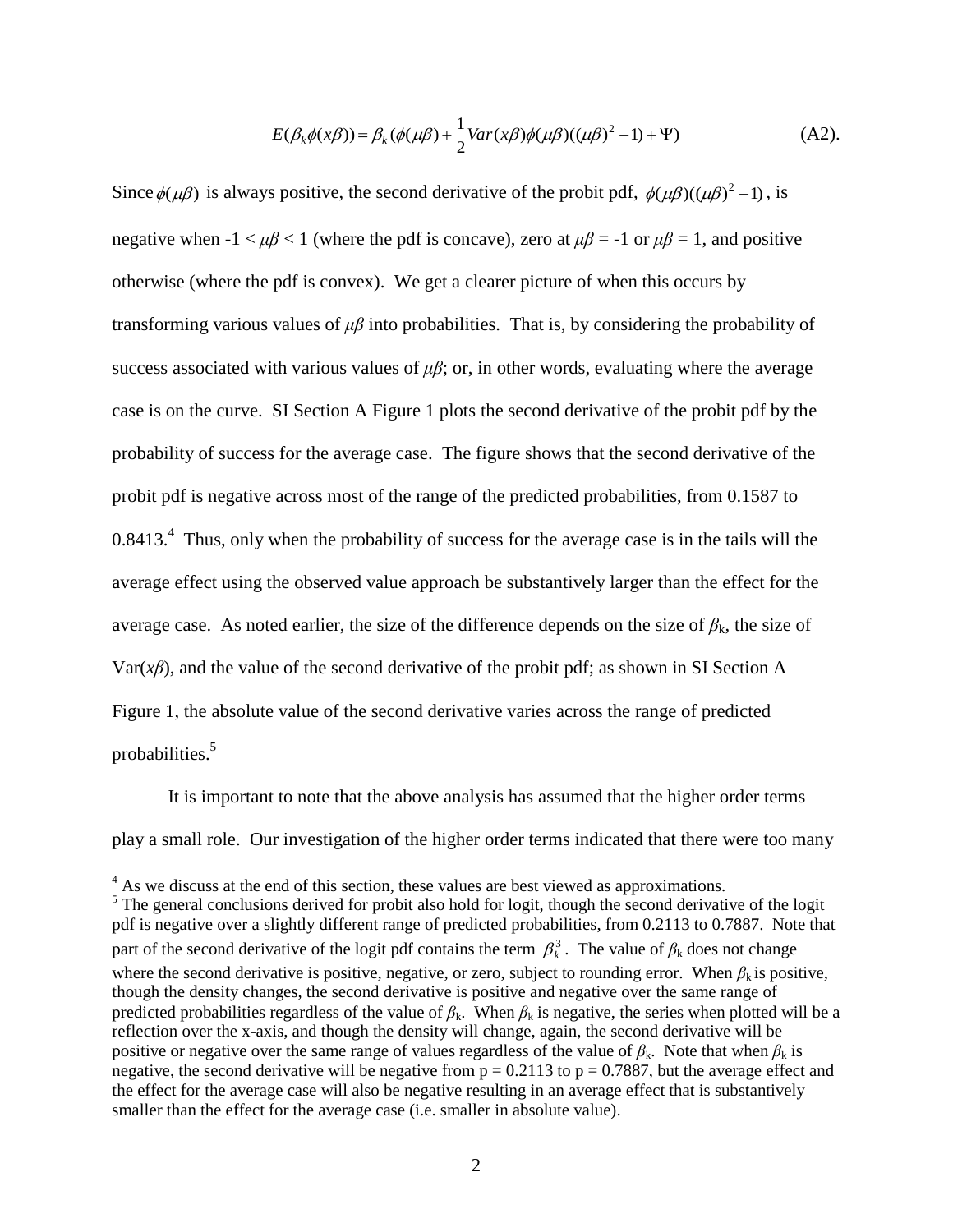unknown quantities to provide further insight. That said, the pdfs considered here are bellshaped, and the marginal effects are proportional to the pdf, so the second order approximation will be reasonable across most of the range of predicted probabilities. Moreover, our Monte Carlo simulations (see section 5) provide results consistent with the expectations from the second order approximation. Nonetheless, we err on the side of caution and suggest the values over which the effect for the average case is greater than or less than the average effect, presented above and subsequently, are best viewed as approximations, though ones we believe are quite good. As we argued in the main text, though the comparison of the results from the two approaches is interesting, the primary argument for use of the observed value approach is theoretical.



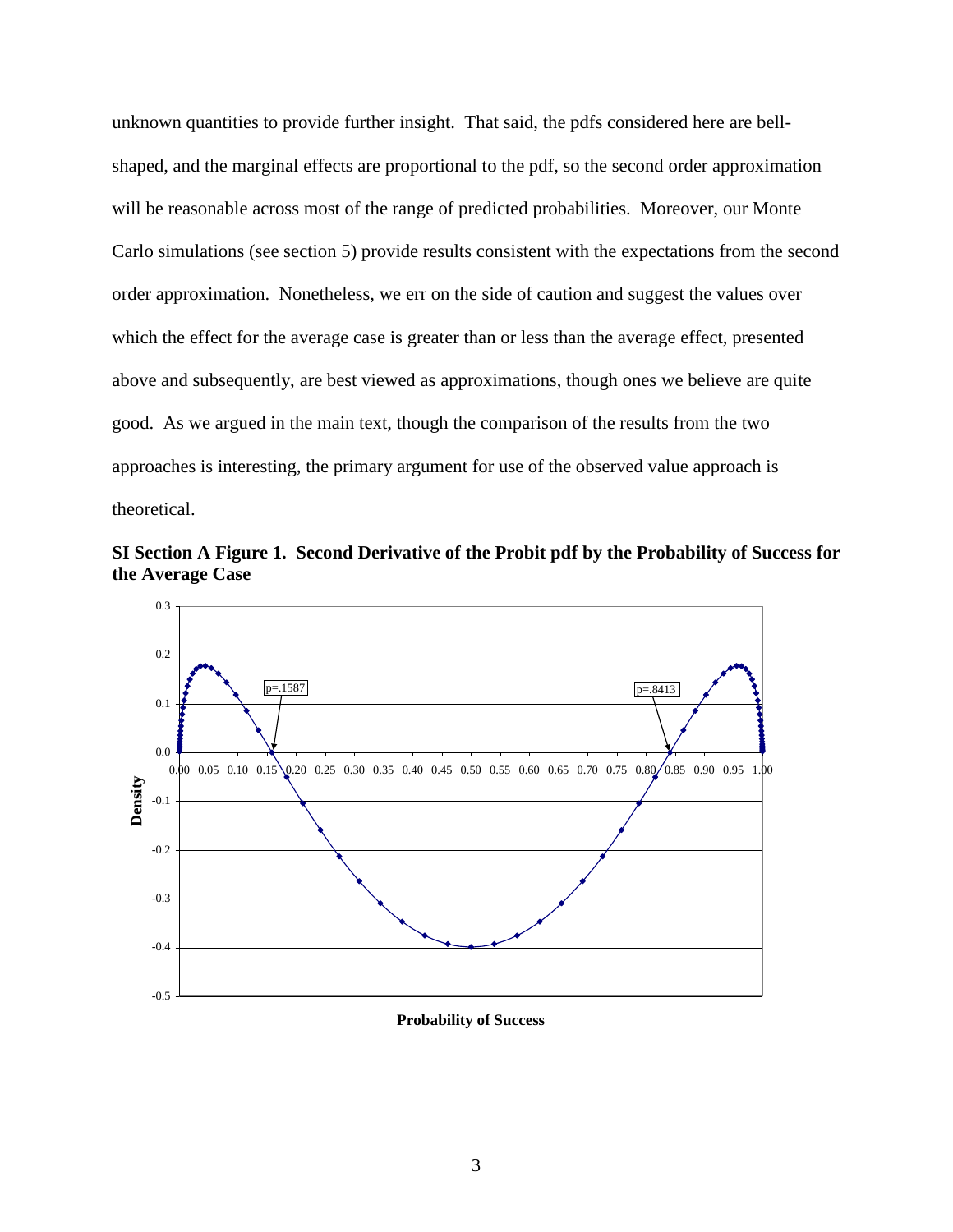#### **A2 Discrete Difference Analysis**

The analysis of the discrete differences can proceed along similar lines. Start with the following equation for the average effect using the observed value approach (hereafter average effect) of a change in  $x_k$  from  $x_k = d$  to  $x_k = c$ , holding all other independent variables,  $x_{-k}$ , at their observed values:

$$
\frac{1}{n}\sum_{i=1}^{n}(F(x_{i, \sim k}, x_k = c; \beta) - F(x_{i, \sim k}, x_k = d; \beta))
$$
 (A3a).

Separating out the values of  $x_k$  that represent the manipulation of interest and  $\beta_k$  from the rest of the  $x$ 's and  $\beta$ 's, this can be rewritten as follows:

$$
\frac{1}{n}\sum_{i=1}^{n}(F(x_{i,\sim k}\beta_{\sim k} + c\beta_{k}) - F(x_{i,\sim k}\beta_{\sim k} + d\beta_{k}))
$$
\n(A3b),

where  $\beta_{-k}$  represents all of the coefficients that are not the coefficient on the variable of interest, *βk*. Using the law of large numbers, relying on the continuity of *F*, taking the expectation, and using a second order Taylor series expansion around  $\mu\beta$  with  $x_k$  set to values of c and d gives us

the

(A4).

the  
\n
$$
E(F(x_{\lambda k}\beta_{\lambda k} + c\beta_k) - F(x_{\lambda k}\beta_{\lambda k} + d\beta_k))
$$
\nfollowin  
\n
$$
= E(F(\mu_{\lambda k}\beta_{\lambda k} + x_{\lambda k}\beta_{\lambda k} + c\beta_k - \mu_{\lambda k}\beta_{\lambda k}) - F(\mu_{\lambda k}\beta_{\lambda k} + x_{\lambda k}\beta_{\lambda k} + d\beta_k - \mu_{\lambda k}\beta_{\lambda k}))
$$
\n
$$
= E(F(\mu_{\lambda k}\beta_{\lambda k} + c\beta_k) - F(\mu_{\lambda k}\beta_{\lambda k} + d\beta_k)
$$
\n
$$
+ (x_{\lambda k}\beta_{\lambda k} - \mu_{\lambda k}\beta_{\lambda k})F'(\mu_{\lambda k}\beta_{\lambda k} + c\beta_k) - (x_{\lambda k}\beta_{\lambda k} - \mu_{\lambda k}\beta_{\lambda k})F'(\mu_{\lambda k}\beta_{\lambda k} + d\beta_k)
$$
\n
$$
+ \frac{1}{2}((x_{\lambda k}\beta_{\lambda k} - \mu_{\lambda k}\beta_{\lambda k})^2 F''(\mu_{\lambda k}\beta_{\lambda k} + c\beta_k) - (x_{\lambda k}\beta_{\lambda k} - \mu_{\lambda k}\beta_{\lambda k})^2 F''(\mu_{\lambda k}\beta_{\lambda k} + d\beta_k))) + \Psi
$$
\n
$$
= F(\mu_{\lambda k}\beta_{\lambda k} + c\beta_k) - F(\mu_{\lambda k}\beta_{\lambda k} + d\beta_k)
$$
\n
$$
+ \frac{1}{2}Var(x_{\lambda k}\beta_{\lambda k} - \mu_{\lambda k}\beta_{\lambda k})((F''(\mu_{\lambda k}\beta_{\lambda k} + c\beta_k) - F''(\mu_{\lambda k}\beta_{\lambda k} + d\beta_k)) + \Psi
$$

As was the case with the marginal effects, the average effect derived from the discrete differences is equal to the effect for the average case plus additional terms. The key to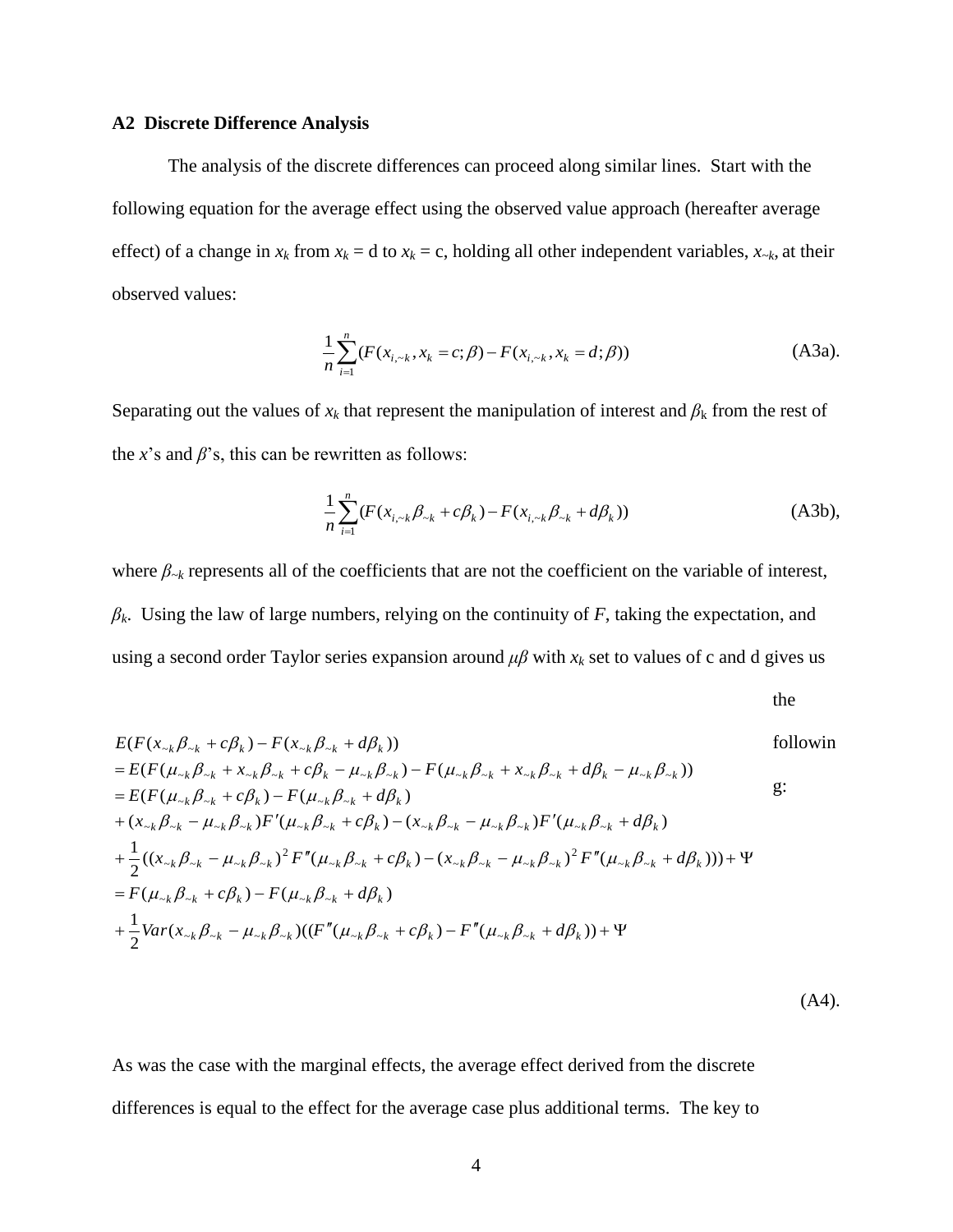evaluating the substantive difference between the average effect and the effect for the average case involves the difference between the second derivative of the cdf evaluated at  $\mu_{\alpha k} \beta_{\alpha k} + c \beta_k$ and  $\mu_{\alpha k} \beta_{\alpha k} + d \beta_k$ .

Compared to the marginal effects, there are more moving parts, so to speak, so determining where this difference is positive and negative is more involved than the analysis of the marginal effects. SI Section A Figure A2 considers a move from  $x_k = 0$  to  $x_k = 1$ , as might be the case for the analysis of the effect of a dummy variable, for various values of  $\beta_k$  for the probit cdf across the range of possible initial probabilities of success when  $x_k = 0$ . Though  $\beta_k$  plays a larger role here, as was true for the marginal effects, the second term of the Taylor series expansion for the effect using the discrete differences is negative over most of the range of possible initial probabilities of success; i.e., across most of the range of initial probabilities of success, the effect for the average case will be larger than the average effect. Although we provide an approximation for several values of *β* for a common scenario, our general conclusion is that the features of the data play too much of a role to draw firm conclusions regarding when the effects estimated from the average case approach will be greater than or less than the effects estimated from the observed value approach.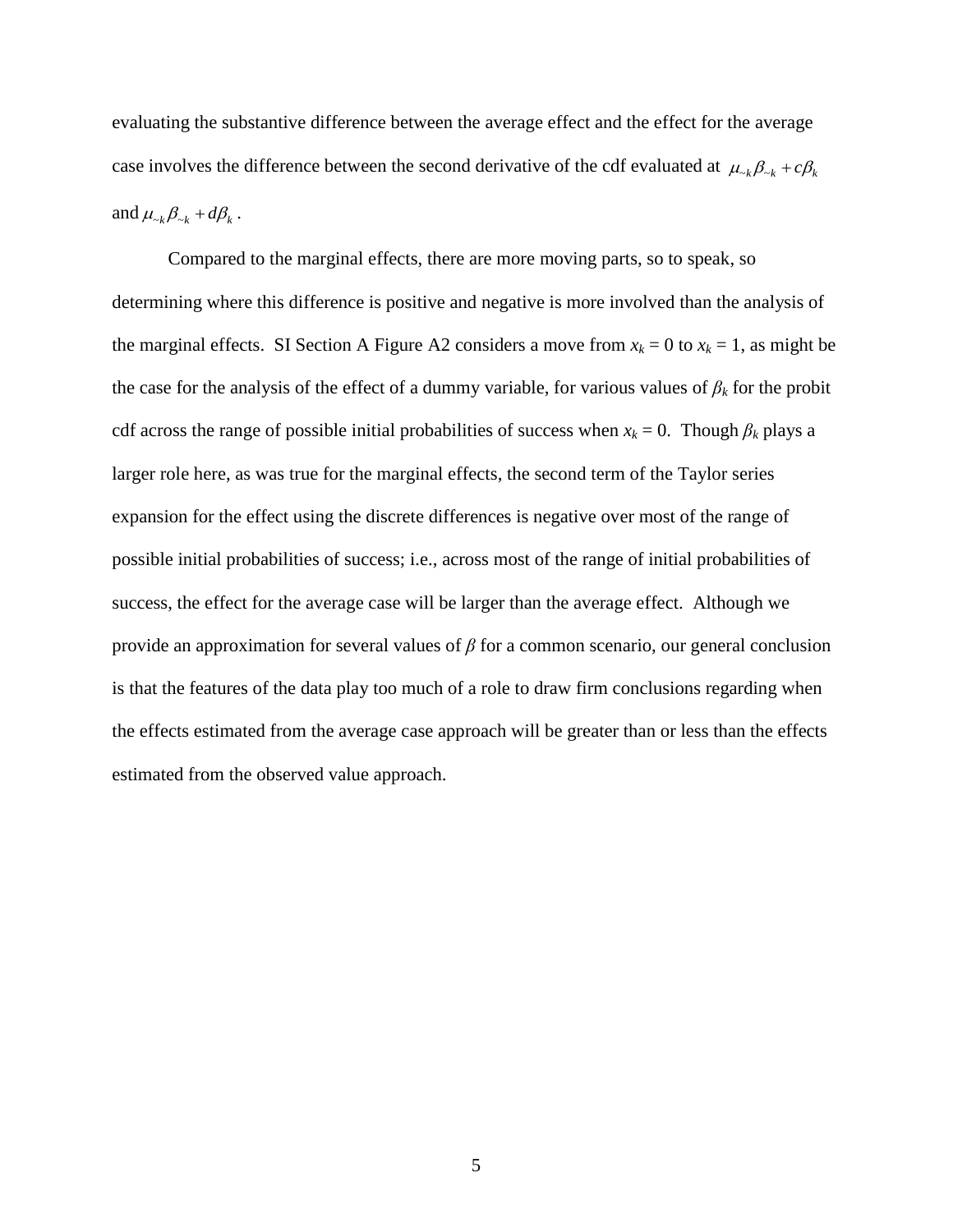**SI Section A Figure A2. Difference in the Second Derivative of the Probit CDF Changing From** *x*<sup>*k*</sup> = 0 to *x*<sup>*k*</sup> = 1 for Various Values of  $\beta_k$  by the Probability of Success for the Average **Case When**  $x_k = 0$ 

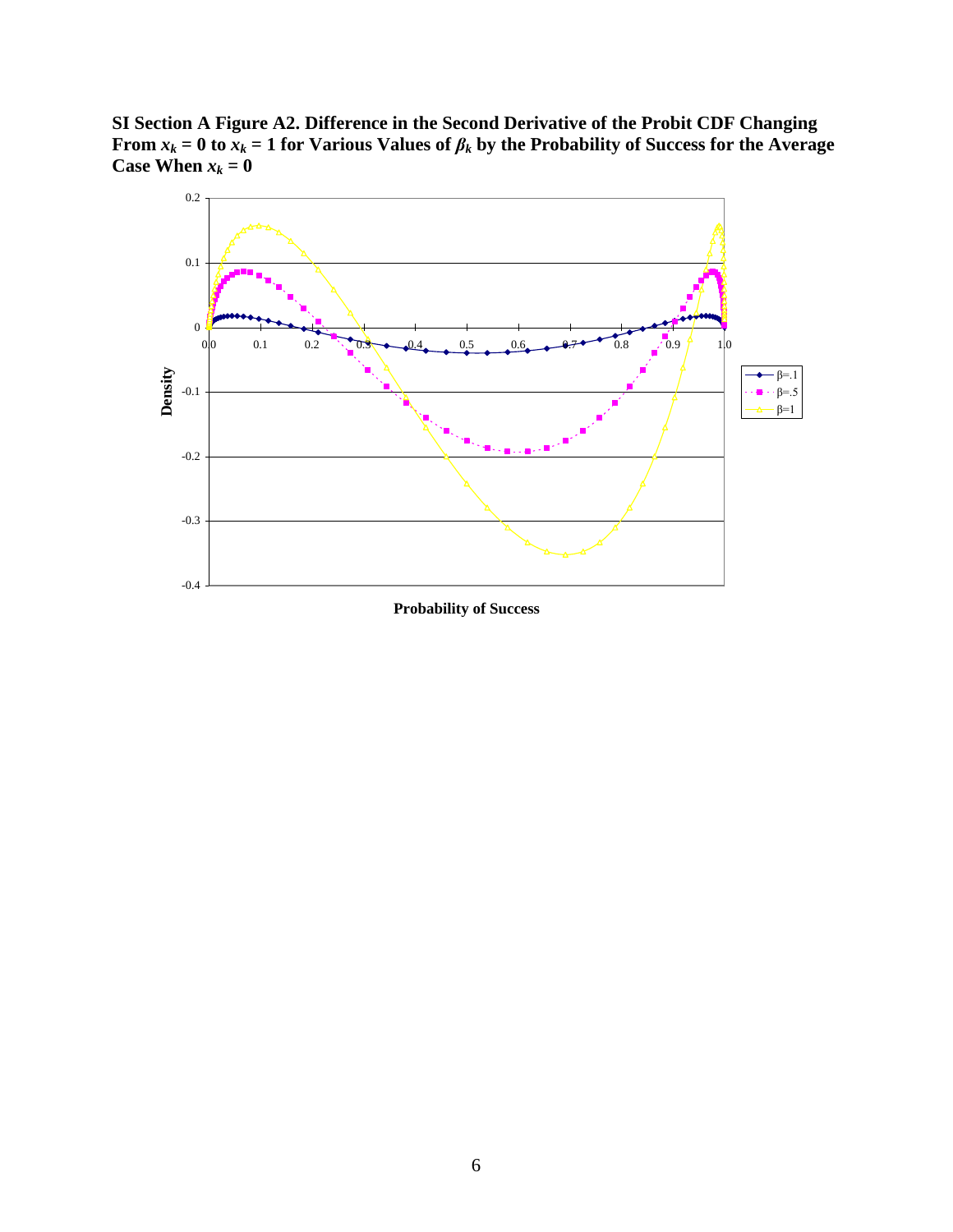#### **Section B: NES Results**

| <b>Variable</b>                           | Coefficient Std. Err. |       | p value |
|-------------------------------------------|-----------------------|-------|---------|
| Constant                                  | $-2.611$              | 0.894 | 0.004   |
| <b>Retrospective Economic Evaluations</b> | 0.871                 | 0.273 | 0.001   |
| Party Identification                      | 0.583                 | 0.087 | 0.000   |
| Approval of Handling of Iraq War          | 2.130                 | 0.380 | 0.000   |
| Ideology                                  | 0.181                 | 0.136 | 0.183   |
| White                                     | 0.091                 | 0.308 | 0.768   |
| Female                                    | $-0.081$              | 0.259 | 0.756   |
| Age in years                              | $-0.004$              | 0.008 | 0.670   |
| Education                                 | $-0.076$              | 0.103 | 0.459   |
| Income                                    | 0.014                 | 0.027 | 0.597   |

#### **SI Section B Table 1. Probability Of Voting For George W. Bush vs. John Kerry In 2004**

Log likelihood =  $-60.14$ , Pseudo R<sup>2</sup> = 0.781

Number of observations = 383

#### Notes:

Data are from the 2004 NES, using respondents who first answered the standard turnout question. The variables are coded as follows:

**Retrospective Economic Evaluations:**  $-1 =$  Much Worse;  $-0.5 =$  Somewhat Worse;  $0 =$  Same;  $0.5 =$  Somewhat Better;  $1 =$  Much Better

**Party Identification**:  $0 =$  Strong Democrat;  $1 =$  Weak Democrat;  $2 =$  Independent Democrat;  $3 =$ Independent;  $4 =$ Independent Republican;  $5 =$ Weak Republican;  $6 =$ Strong Republican

**Approval of Handling of Iraq War**: 0 = Disapprove Strongly; 0.33 = Disapprove Not Strongly;  $0.66$  = Approve Not Strongly; 1 = Approve Strongly

**Ideology**:  $1 =$  Extremely Liberal;  $2 =$  Liberal;  $3 =$  Slightly Liberal;  $4 =$  Moderate;  $5 =$  Slightly Conservative;  $6 =$  Conservative;  $7 =$  Extremely Conservative

**White**:  $1 = \text{white}$ ,  $0 = \text{other}$ 

**Female**:  $1 =$  female,  $0 =$  male

**Age**: years, 18-90

**Education**:  $1 = 0 - 8$  Years;  $2 =$  High School; No Degree;  $3 =$  High School Degree; 4 =Some College, No Degree; 5 = Assoc. Degree; 6 = College Degree; 7 =Advanced Degree

**Income**: 1-23 where  $1 =$  less than \$2,999 and  $23 =$  \$120,000 +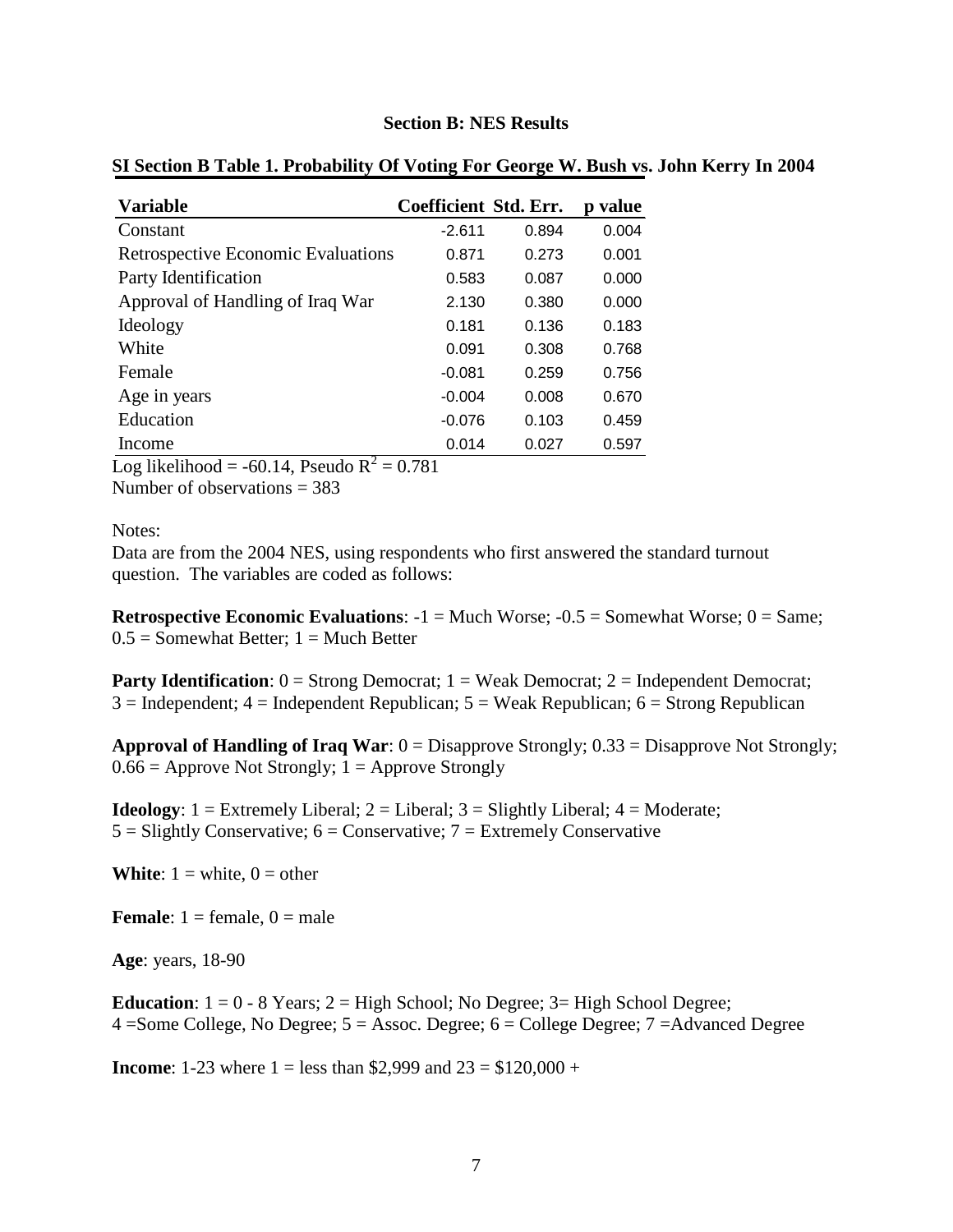**SI Section B Table 2. Predicted Probability of Voting for George W. Bush vs. John Kerry in 2004, Using the Average Case and Observed Value Approaches, for Variables Not Shown in Figure 1.**

|                               |                       | <b>Predicted Probabilities</b> |  |  |  |
|-------------------------------|-----------------------|--------------------------------|--|--|--|
|                               | Average               | Observed                       |  |  |  |
|                               | Case                  | Value                          |  |  |  |
| Variables and Categories      | Approach <sup>1</sup> | Approach <sup>2</sup>          |  |  |  |
| Ideology                      |                       |                                |  |  |  |
| <b>Extremely Liberal</b>      | 0.39                  | 0.46                           |  |  |  |
| Liberal                       | 0.46                  | 0.47                           |  |  |  |
| <b>Slightly Liberal</b>       | 0.53                  | 0.49                           |  |  |  |
| Moderate                      | 0.60                  | 0.51                           |  |  |  |
| <b>Slightly Conservative</b>  | 0.67                  | 0.52                           |  |  |  |
| Conservative                  | 0.73                  | 0.54                           |  |  |  |
| <b>Extremely Conservative</b> | 0.79                  | 0.56                           |  |  |  |
| White                         |                       |                                |  |  |  |
| White                         | 0.60                  | 0.51                           |  |  |  |
| Not white                     | 0.57                  | 0.50                           |  |  |  |
| Female                        |                       |                                |  |  |  |
| Female                        | 0.60                  | 0.51                           |  |  |  |
| Male                          | 0.63                  | 0.51                           |  |  |  |
| Age                           |                       |                                |  |  |  |
| 20 years old                  | 0.64                  | 0.52                           |  |  |  |
| 48 years old                  | 0.60                  | 0.51                           |  |  |  |
| 65 years old                  | 0.58                  | 0.51                           |  |  |  |
| Income                        |                       |                                |  |  |  |
| \$22,000-\$24,999             | 0.57                  | 0.50                           |  |  |  |
| \$40,000-\$44,999             | 0.60                  | 0.51                           |  |  |  |
| \$70,000-\$79,999             | 0.62                  | 0.51                           |  |  |  |

#### Notes:

Data are from the 2004 NES, using respondents who first answered the standard turnout question. Results are based on estimates from the model reported in SI Section B Table 1. 1. Predicted probabilities are computed by setting all other independent variables at their mean values.

2. Predicted probabilities are computed by setting all other independent variables at their observed values, using the coefficients in SI Section B Table 1.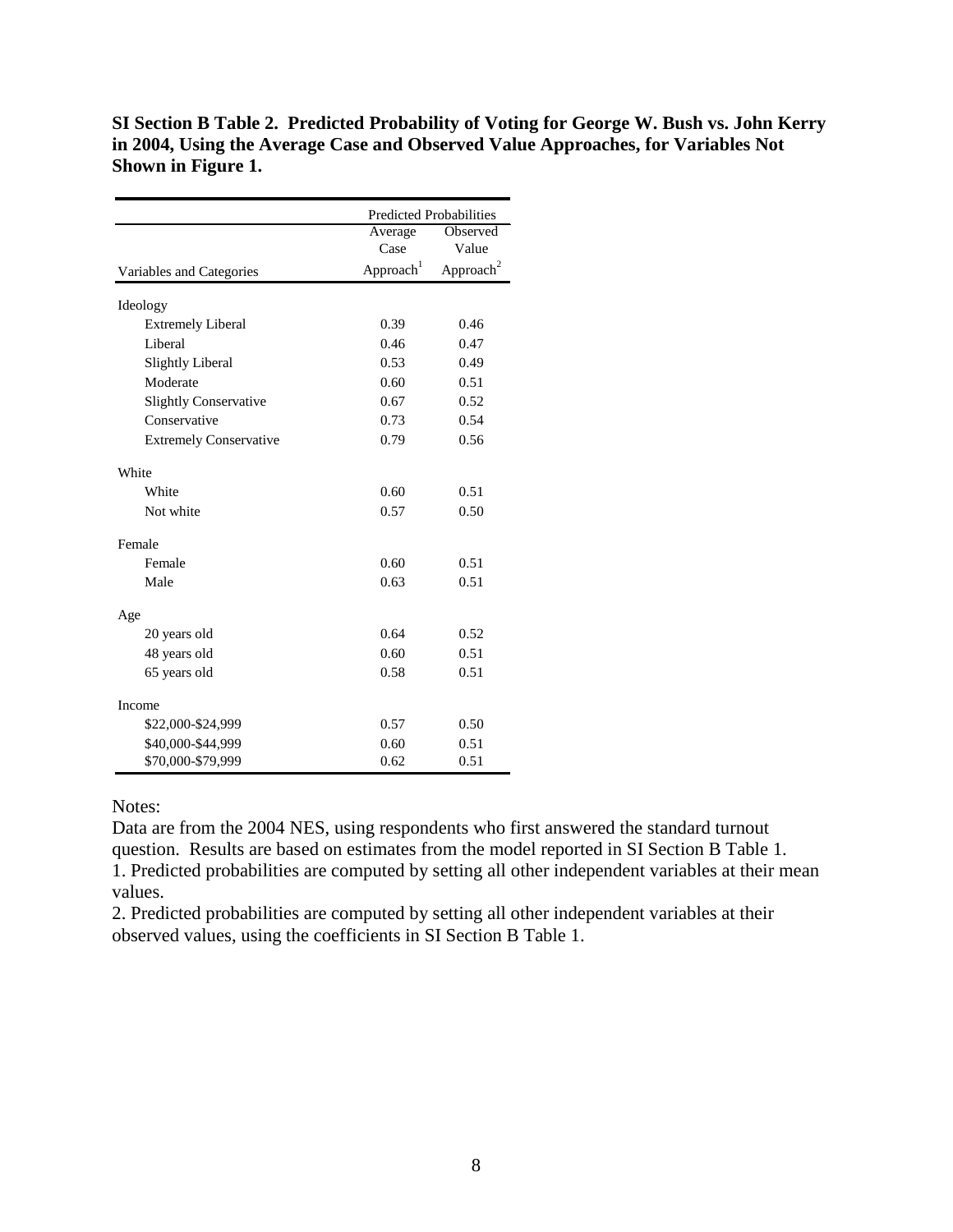## **SI Section B Table 3. Statistical Simulation Results for Predicted Probability of Voting for George W. Bush vs. John Kerry in 2004, Using the Observed Value Approach, with 95% Confidence Intervals**

|                               | <b>Confidence Interval</b> |              |              |                   | <b>Confidence Interval</b> |              |              |  |
|-------------------------------|----------------------------|--------------|--------------|-------------------|----------------------------|--------------|--------------|--|
|                               | <b>Predicted</b>           | Lower        | <b>Upper</b> |                   | Predicted                  | Lower        | <b>Upper</b> |  |
|                               | Probability                | <b>Bound</b> | <b>Bound</b> |                   | Probability                | <b>Bound</b> | <b>Bound</b> |  |
| <b>Retrospective Economic</b> |                            |              |              |                   |                            |              |              |  |
| <b>Evaluation</b>             |                            |              |              | White             |                            |              |              |  |
| Much Worse                    | 0.44                       | 0.38         | 0.49         | White             | 0.51                       | 0.49         | 0.54         |  |
| Somewhat Worse                | 0.49                       | 0.45         | 0.52         | Not White         | 0.51                       | 0.46         | 0.56         |  |
| Same                          | 0.53                       | 0.50         | 0.57         |                   |                            |              |              |  |
| Somewhat Better               | 0.59                       | 0.53         | 0.65         | Female            |                            |              |              |  |
| Much Better                   | 0.64                       | 0.55         | 0.75         | Female            | 0.51                       | 0.48         | 0.54         |  |
|                               |                            |              |              | Male              | 0.52                       | 0.48         | 0.55         |  |
| <b>Party Identification</b>   |                            |              |              |                   |                            |              |              |  |
| <b>Strong Democrat</b>        | 0.24                       | 0.13         | 0.34         | Age               |                            |              |              |  |
| Weak Democrat                 | 0.34                       | 0.25         | 0.41         | 20 years old      | 0.52                       | 0.48         | 0.57         |  |
| <b>Independent Democrat</b>   | 0.44                       | 0.38         | 0.50         | 48 years old      | 0.51                       | 0.49         | 0.54         |  |
| Independent                   | 0.56                       | 0.50         | 0.61         | 65 years old      | 0.51                       | 0.47         | 0.54         |  |
| Independent Republican        | 0.67                       | 0.59         | 0.75         |                   |                            |              |              |  |
| Weak Republican               | 0.78                       | 0.68         | 0.88         | <b>Income</b>     |                            |              |              |  |
| <b>Strong Republican</b>      | 0.87                       | 0.76         | 0.96         | \$22,000-\$24,999 | 0.51                       | 0.47         | 0.54         |  |
|                               |                            |              |              | \$40,000-\$44,999 | 0.51                       | 0.49         | 0.54         |  |
| Handling of the Iraq War      |                            |              |              | \$70,000-\$79,999 | 0.52                       | 0.49         | 0.55         |  |
| Disapprove Strongly           | 0.42                       | 0.36         | 0.47         |                   |                            |              |              |  |
| Disapprove Not Strongly       | 0.53                       | 0.49         | 0.57         |                   |                            |              |              |  |
| <b>Approve Not Strongly</b>   | 0.63                       | 0.57         | 0.71         |                   |                            |              |              |  |
| <b>Approve Strongly</b>       | 0.74                       | 0.64         | 0.86         |                   |                            |              |              |  |
| <b>Education</b>              |                            |              |              |                   |                            |              |              |  |
| $0 - 8$ Years                 | 0.54                       | 0.47         | 0.62         |                   |                            |              |              |  |
| High School, No Degree        | 0.53                       | 0.48         | 0.59         |                   |                            |              |              |  |
| High School Degree            | 0.52                       | 0.49         | 0.56         |                   |                            |              |              |  |
| Some College, No Degre        | 0.52                       | 0.49         | 0.54         |                   |                            |              |              |  |
| Assoc. Degree                 | 0.51                       | 0.48         | 0.54         |                   |                            |              |              |  |
| College Degree                | 0.50                       | 0.47         | 0.54         |                   |                            |              |              |  |
| <b>Advanced Degree</b>        | 0.50                       | 0.45         | 0.55         |                   |                            |              |              |  |
| <b>Ideology</b>               |                            |              |              |                   |                            |              |              |  |
| <b>Extremely Liberal</b>      | 0.46                       | 0.35         | 0.54         |                   |                            |              |              |  |
| Liberal                       | 0.47                       | 0.40         | 0.53         |                   |                            |              |              |  |
| <b>Slightly Liberal</b>       | 0.49                       | 0.44         | 0.53         |                   |                            |              |              |  |
| Moderate                      | 0.51                       | 0.48         | 0.54         |                   |                            |              |              |  |
| <b>Slightly Conservative</b>  | 0.53                       | 0.49         | 0.57         |                   |                            |              |              |  |
| Conservative                  | 0.55                       | 0.49         | 0.62         |                   |                            |              |              |  |
| <b>Extremely Conservative</b> | 0.57                       | 0.48         | 0.68         |                   |                            |              |              |  |

## Notes:

Data are from the 2004 NES, using respondents who first answered the standard turnout question. Results are from statistical simulation and thus differ slightly from results reported in SI Section B Table 2.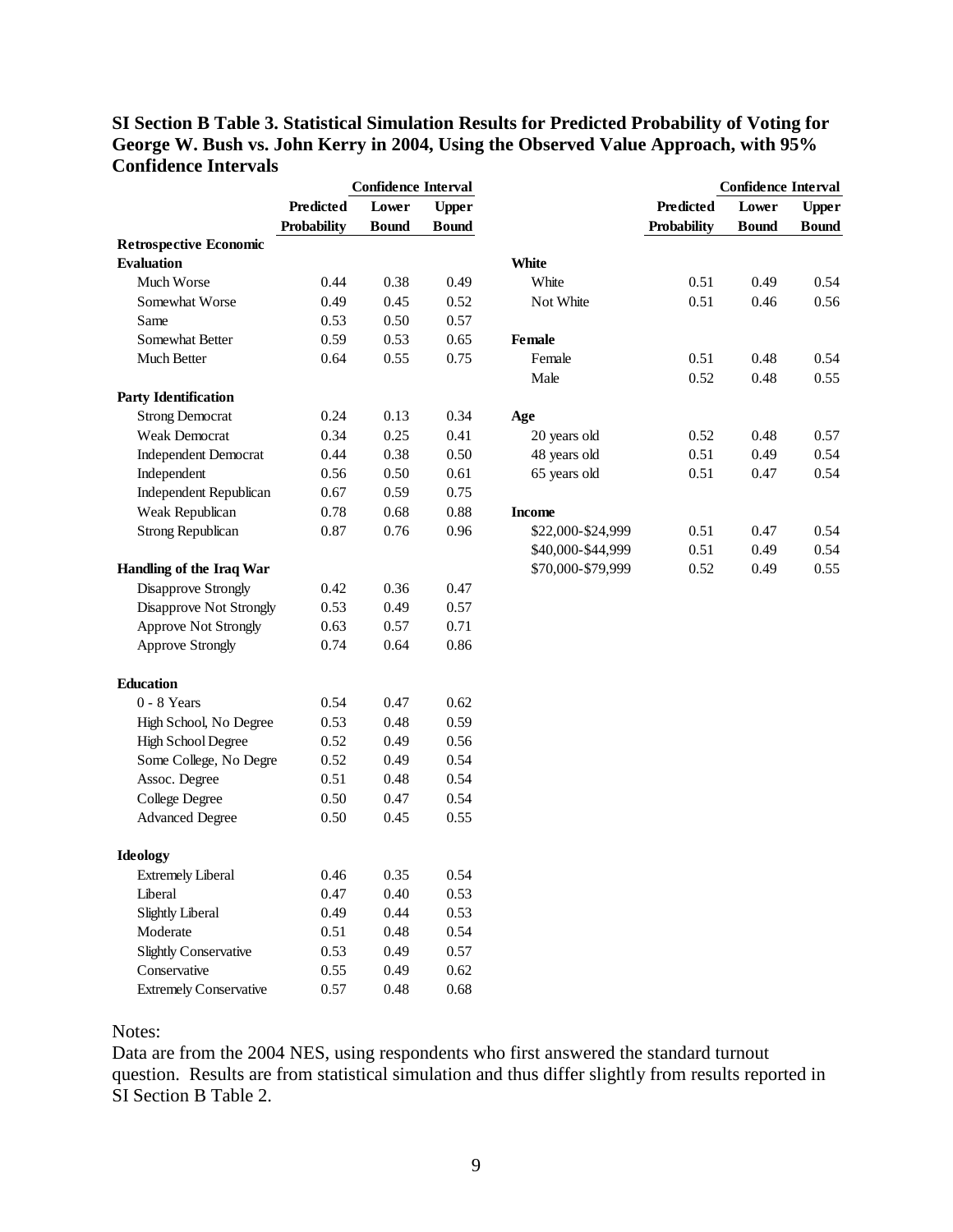**SI Section B Table 4. Predicted Effect (First Difference) of Changes in Select Variables on the Probability of Voting for George W. Bush vs. John Kerry in 2004, Using the Observed Value Approach, with 95% Confidence Intervals** 

|                                            |               | <b>Confidence Interval</b> |              |  |
|--------------------------------------------|---------------|----------------------------|--------------|--|
|                                            |               | Lower                      |              |  |
|                                            | <b>Effect</b> | <b>Bound</b>               | <b>Bound</b> |  |
| <b>Change in Retrospective Economic</b>    |               |                            |              |  |
| <b>Evaluation from Same to:</b>            |               |                            |              |  |
| <b>Much Worse</b>                          | $-0.09$       | $-0.16$                    | $-0.03$      |  |
| Somewhat Worse                             | $-0.05$       | $-0.08$                    | $-0.02$      |  |
| <b>Somewhat Better</b>                     | 0.05          | 0.02                       | 0.09         |  |
| <b>Much Better</b>                         | 0.11          | 0.03                       | 0.20         |  |
| <b>Change in Party Identification from</b> |               |                            |              |  |
| Independent to:                            |               |                            |              |  |
| <b>Strong Democrat</b>                     | $-0.32$       | $-0.43$                    | $-0.20$      |  |
| <b>Weak Democrat</b>                       | $-0.22$       | $-0.31$                    | $-0.13$      |  |
| <b>Independent Democrat</b>                | $-0.11$       | $-0.16$                    | $-0.07$      |  |
| <b>Independent Republican</b>              | 0.12          | 0.07                       | 0.16         |  |
| Weak Republican                            | 0.23          | 0.15                       | 0.30         |  |
| Strong Republican                          | 0.32          | 0.22                       | 0.39         |  |
| Change in Handling of the Iraq War         |               |                            |              |  |
| from Disapprove Not Strongly to:           |               |                            |              |  |
| Disapprove Strongly                        | $-0.10$       | $-0.16$                    | $-0.06$      |  |
| <b>Approve Not Strongly</b>                | 0.11          | 0.06                       | 0.17         |  |
| <b>Approve Strongly</b>                    | 0.22          | 0.13                       | 0.32         |  |
| <b>Change in Education from Assoc.</b>     |               |                            |              |  |
| Degree to:                                 |               |                            |              |  |
| $0 - 8$ Years                              | 0.03          | $-0.04$                    | 0.11         |  |
| High School, No Degree                     | 0.02          | $-0.03$                    | 0.08         |  |
| <b>High School Degree</b>                  | 0.01          | $-0.02$                    | 0.05         |  |
| Some College, No Degree                    | 0.01          | $-0.01$                    | 0.02         |  |
| College Degree                             | $-0.01$       | $-0.02$                    | 0.01         |  |
| <b>Advanced Degree</b>                     | $-0.01$       | $-0.05$                    | 0.02         |  |

Notes:

Data are from the 2004 NES, using respondents who first answered the standard turnout question. Results are from statistical simulation. All changes originate from the mean value of the variable of interest.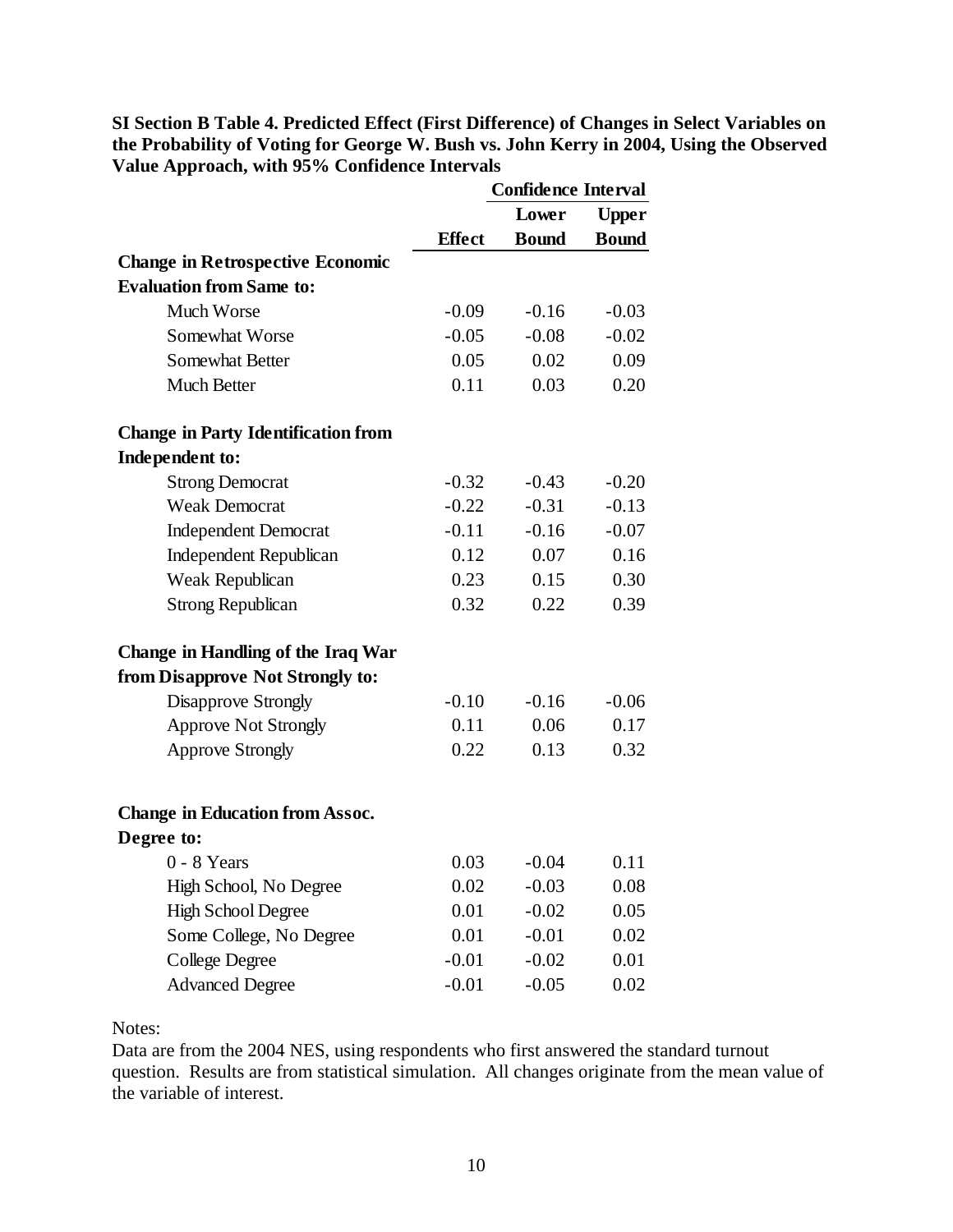## **Section C: Sample Stata Code (Version 10)<sup>6</sup>**

In this appendix we lay out the basic code for computing predicted probabilities and marginal effects using the observed value approach. We use a simple probit model where y represents the dependent variable, x1 is a binary independent variable, and x2 is a continuous independent variable. In the first subsection, all Stata commands are presented in **bold** type. We also include tips for other models, some of which require one to draw additional parameters.

#### *Stata Code for First Differences and Marginal Effects*

To get the predicted probability of success for each observation in the sample, after running **probit y x1 x2**, one can simply run **predict p if e(sample)**. The "if e(sample)" portion of the code simply instructs Stata calculate the prediction only for observations on which the model is run. Running **sum p** will give the average probability of success. This is usually not all that informative but is very useful as a check on user generated code to calculate the same quantity and quantities that build from this code. To generate the predicted probability of success for each case, i.e. *Ф(xβ)*, using one's own code run:

#### **gen pmycode = normal(\_b[\_cons] + \_b[x1]\*x1 + \_b[x2]\*x2) if e(sample)**

This code follows the approach advocated in the Stata manuals, with  $_b[$  cons] representing the value of the constant that Stata stores in memory, \_b[x1] representing the coefficient on x1 that Stata stores, and  $\lfloor b\lfloor x^2\rfloor$  representing the coefficient on x2 that Stata stores in memory. One could type in the values of the estimated coefficients but this code is more general and flexible. As a check, running **gen difference = p – pmycode** and then **sum pmycode difference** should reveal that the results for pmycode are identical to those for p and thus, the difference variable takes on a value of 0 for each case in the analysis. If this is not the case then something is wrong with the code and you should not move forward until the problem is fixed.

<sup>&</sup>lt;sup>6</sup> The margins command introduced in Stata 11 can also be used in many circumstances.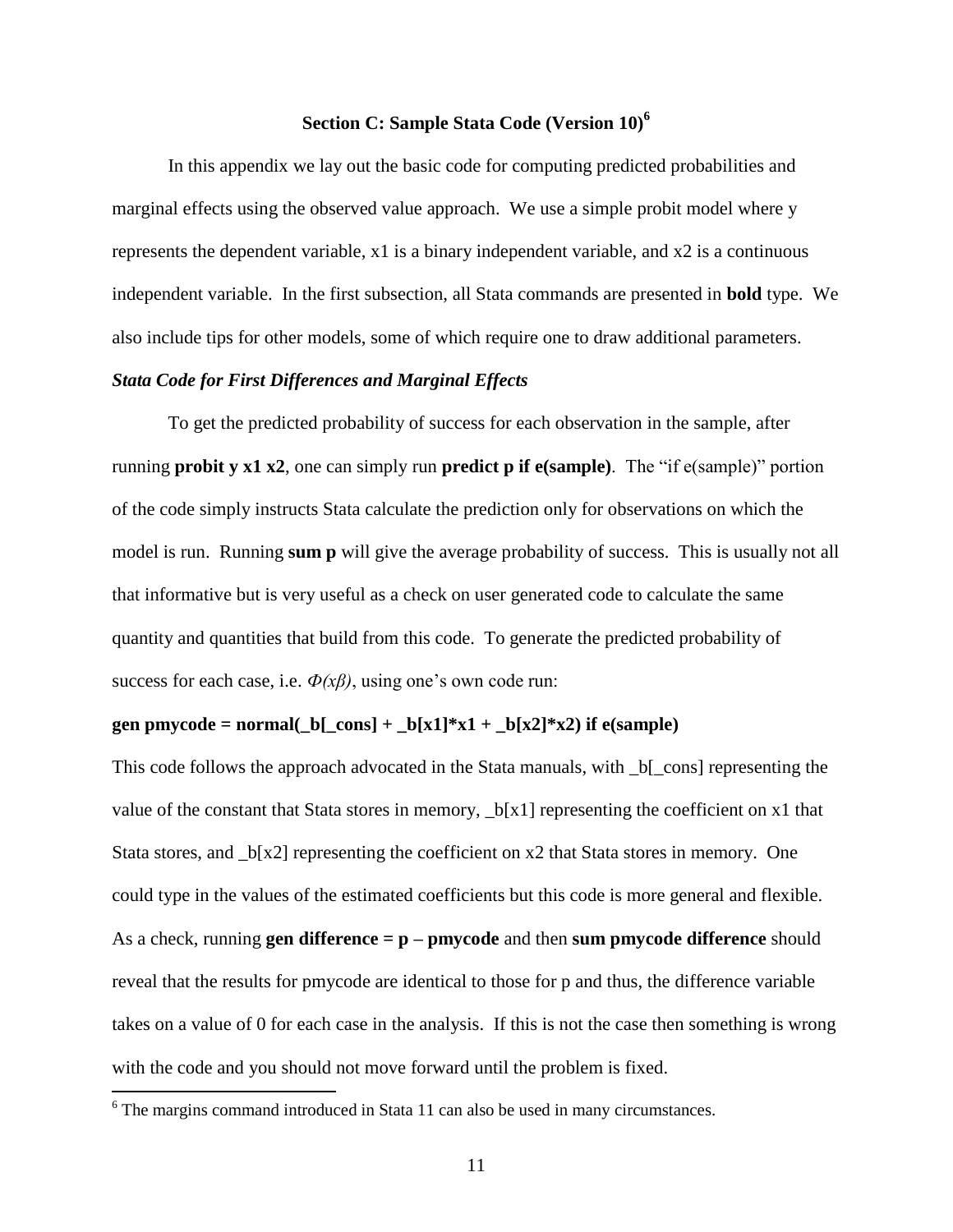To get the estimated first difference for x1 setting x2 to its observed values we do the following. First, generate the predicted probability of success when x1 is set to 1 by running:

#### **gen px1\_1** = normal(\_b[\_cons] + \_b[x1]\*1 + \_b[x2]\*x2) **if** e(sample)

As can be seen, this involves just a minor modification of the code used to generate the pmycode variable. Second, generate the predicted probability of success when x1 is set to 0 by running:

#### **gen px1\_0** = normal(\_b[\_cons] + \_b[x1]\*0 + \_b[x2]\*x2) **if** e(sample)

To get the effect for each observation run:

#### **gen effectx1** =  $px1_1 - px1_0$

To get the average of the respective predicted probabilities and the average effect run:

#### **sum px1\_1 px1\_0 effectx1**

First differences for x2 can be generated similarly. But since x2 is continuous one might want to generate the marginal effect for x2 for each observation; this can be obtained by running: **gen margeffx2 = normalden**( $_b$ [ $_{cons}$ ] +  $_b$ [x1]\*x1 +  $_b$ [x2]\*x2)\*  $_b$ [x2] **if** e(sample) To get the average marginal effect of x2 simply run **sum margeffx2**. The same basic set up can be used for other models and more complex model specifications.

#### *Stata Code for Implementing the Observed Value Approach Via Simulation*

Although, with additional code, *Clarify* can be used to implement the observed value approach for some quantities of interest, the codebook and default settings implement the average case approach; the numerous articles in our content analysis that used *Clarify* noted using the average case approach. We found that writing code in *Clarify* to implement the observed value approach was more difficult and allowed less flexibility in terms of what could be calculated and how it could be saved than starting from scratch and combining the observed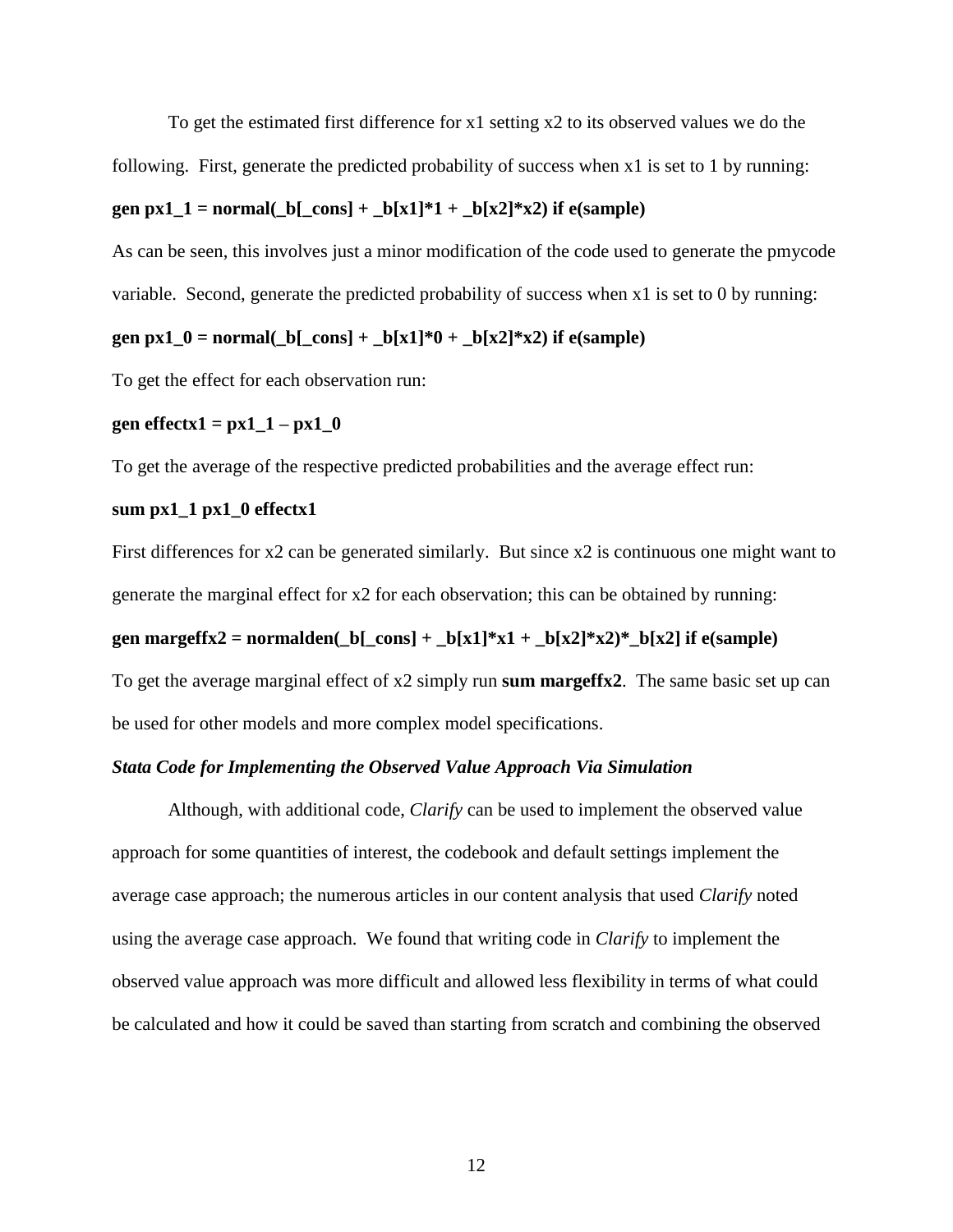value approach and statistical simulation. Sticking with the simple probit model from above, we

offer the following sample Stata code.

\*0) Set the memory to 1000 megabytes and number of variables to 32,767.

## **set mem 1000m set maxvar 32767**

\*1) Open the data and then run the model.

# **probit y x1 x2**

\*1a) Drop observations that are not in the model so that the quantities of interest are /// not calculated for those observations.

## **gen keep = 1 if e(sample) drop if keep ~=1**

\*1b) Save the data as a temporary file named temp, replacing any previous file names temp.

## **save temp, replace**

\*2a) Create a mean vector for the coefficients and covariance matrix, draw 1000 sets /// of coefficients from the multivariate normal using this info.

\*\*Note that that random number seed is set to 99 (chosen as it is Wayne Gretzky's number) /// using the same seed is helpful for replication purposes.

\*\*The variable named b  $x1$  will contain the 1000 simulated coefficients for variable  $x1$ , /// the variable named b\_x2 will contain the 1000 simulated coefficients for variable x2, /// and the variable named b cons will contain the 1000 simulated coefficients for the constant term. \*\*Note that you can name the coefficients anything as Stata does not recognize the name as /// meaningful, it just recognizes the order, which follows the order of the output.///

So, the first variable specified will be the coefficient on the independent variable listed first /// and so on (be careful with the placement of the constant).

\*\*Note that this will temporarily clear the original data set and create a new data set with the /// simulated coefficients.

```
set seed 99
\textbf{mat } \mathbf{b} = \mathbf{e}(\mathbf{b})\text{mat } V = e(V)drawnorm b_x1 b_x2 b_cons, mean(b) cov(V) n(1000) clear
```
\*Examine the coefficients and check that they are close to the original estimates; /// if not, something is wrong. It is crucial to note that the variables need to be drawn in the /// same order in which they appear in the model output. So, if one puts b\_cons first Stata will /// treat this as the coefficient on b1. The following command should help catch such errors.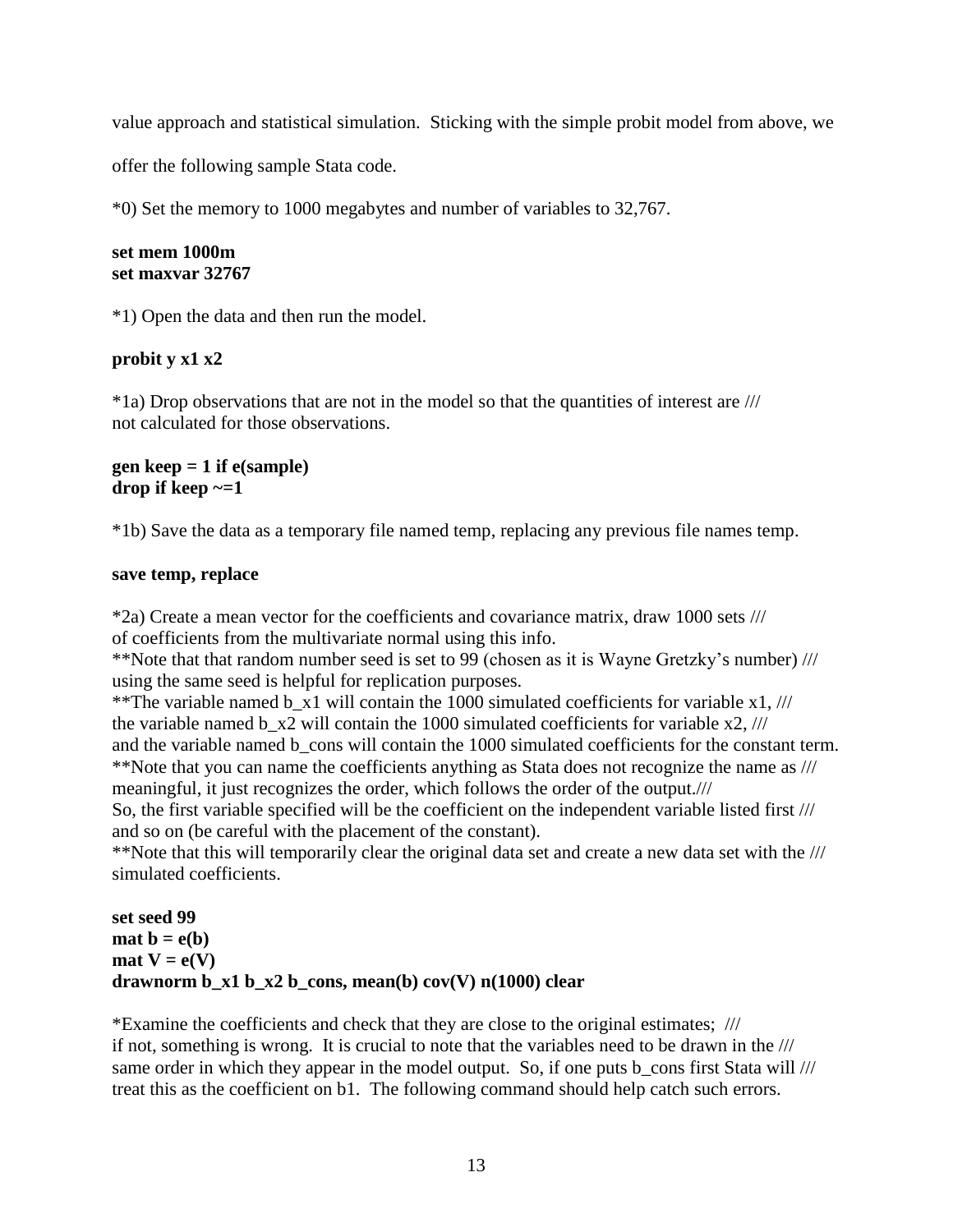### **sum b\_x1 b\_x2 b\_cons**

\*2b) Merge the original data set (stored as temp) into the data set containing the /// simulated coefficients.

### **merge using temp**

\*3) For each simulated set of coefficients (this was set to 1000 in step 2a above) create a /// variable that contains the quantity of interest for each observation for each set of simulated /// coefficients (i.e. loop over the 1000 sets of simulated coefficients).

\*\*For each quantity of interest, this creates 1000 new variables with values for each /// observation in the data set. They are structured as follows.

\*\*Row 1 for the first new variable contains the quantity of interest using values for /// the first observation and the first set of simulated coefficients.

\*\*Row n for the first new variable contains the quantity of interest using values for /// the nth observation and the first set of simulated coefficients.

\*\*Row 1 for the second new variable contains the quantity of interest using values for /// the first observation and the second set of simulated coefficients.

\*\*Row n for the second new variable contains the quantity of interest using values for /// the nth observation and the second set of simulated coefficients.

\*\*This process continues for each of the 1000 simulated sets of coefficients.

\*\*Then the mean of each of the new variables for a given quantity of interest is stored in a /// new variable with a name ending in \_mean.

\*\*Row 1 for this new variable ending in \_mean contains the mean across all of the /// observations using the first set of simulated coefficients ///

(i.e. the mean of the first new variable described above).

\*\*Row 2 for this new variable ending in \_mean contains the mean across all of the ///

observations using the second set of simulated coefficients ///

(i.e. the mean of the second new variable described above).

\*\*This continues through row 1000 which contains the mean across all of the observations /// using the thousandth set of simulated coefficients ///

(i.e. the mean of the thousandth new variable described above).

\*\*3a) Calculate the predicted probability of success with all variables set to their /// observed values.

\*Start by creating a variable named p\_mean that is set to a missing value and is then filled /// in after each of the 1000 variables are created.

\*Next, calculate the quantity of interest for each observation and each set of simulated /// coefficients, looping over the 1000 sets of simulated coefficients.

\*Finally, fill in the p\_mean variable with the mean across all observations from each set of /// simulated coefficients.

**gen p\_mean = . forvalues i = 1/1000 {**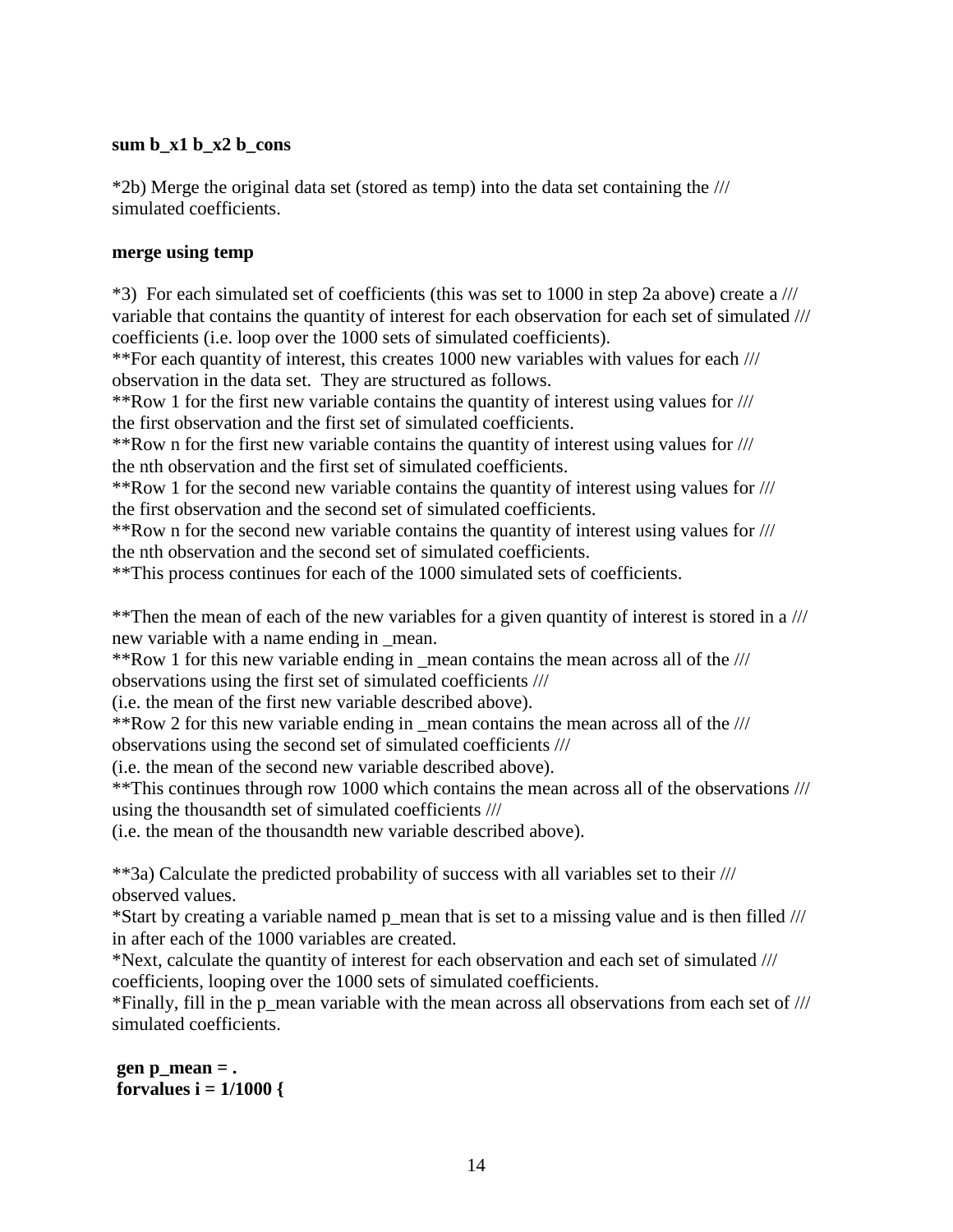```
gen p_'i' = normal(b_cons['i'] + x1*b_x1['i'] + x2*b_x2['i'])
   summarize p_`i', meanonly
   replace p_mean = r(mean) in `i'
}
```
\*\*Note that the p\_1 through p\_1000 variables are not needed after p\_mean is filled in. /// To save space these can be dropped by running drop  $p_1-p_1000$ . The same logic applies /// for the intermediate variables calculated in subsequent commands.

\*\*3b) Calculate the predicted probability of success when  $x1=1$  and  $x2$  is set to its /// observed values.

\*Start by creating a variable named px1\_1\_mean that is set to a missing value and is then /// filled in after each of the 1000 variables are created.

\*Next, calculate the quantity of interest for each observation and each set of simulated /// coefficients, looping over the 1000 sets of simulated coefficients.

\*Finally, fill in the px1\_1\_mean variable with the mean across all observations from each set /// of simulated coefficients.

```
gen px1\ 1 mean = .
forvalues i = 1/1000 {
 gen px1_1_`i' = normal(b_cons[`i'] + 1*b_x1[`i'] + x2*b_x2[`i'])
  summarize px1_1_`i', meanonly
 replace px1_1_mean = r(mean) in `i'
}
```
\*\*3c) Calculate the predicted probability of success when  $x1=0$  and  $x2$  is set to its /// observed values.

\*Start by creating a variable named  $px1$  0 mean that is set to a missing value and is then  $\frac{1}{1}$ filled in after each of the 1000 variables are created.

\*Next, calculate the quantity of interest for each observation and each set of simulated /// coefficients, looping over the 1000 sets of simulated coefficients.

\*Finally, fill in the px1\_0\_mean variable with the mean across all observations from each set /// of simulated coefficients.

```
gen px1_0_mean = .
forvalues i = 1/1000 {
 gen px1_0_`i' = normal(b_cons[`i'] + 0*b_x1[`i'] + x2*b_x2[`i'])
  summarize px1_0_`i', meanonly
  replace px1_0_mean = r(mean) in `i'
}
```
\*\*3d) Calculate the effect of x1 when moving from  $x1 = 0$  to  $x1 = 1$  (i.e. the first difference). \*Start by creating a variable named effectx1\_mean that is set to a missing value and is then /// filled in after each of the 1000 variables are created.

\*Next, calculate the quantity of interest for each observation and each set of simulated /// coefficients, looping over the 1000 sets of simulated coefficients.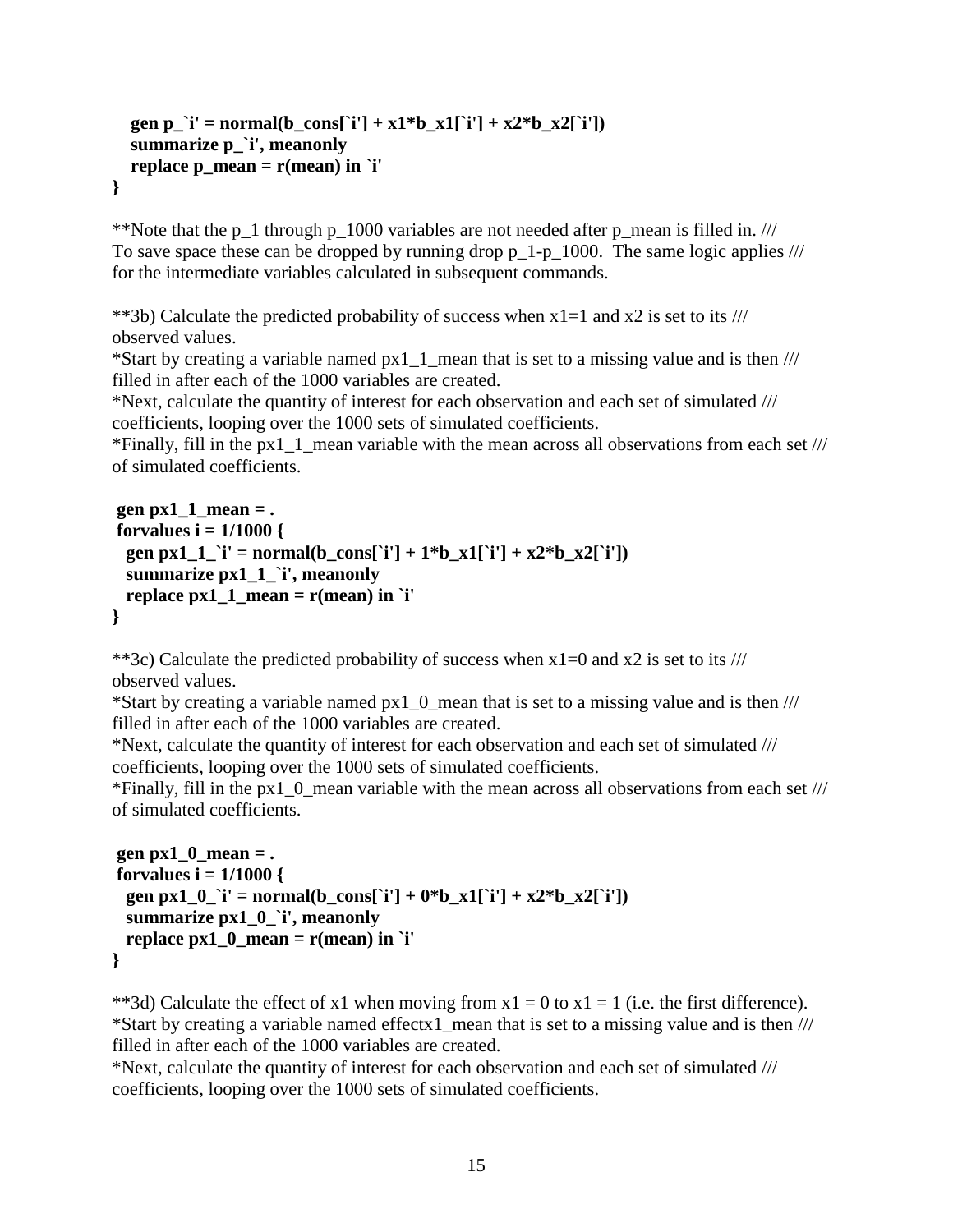\*Finally, fill in the effectx1 mean variable with the mean across all observations from each  $///$ set of simulated coefficients.

```
gen effectx1_mean = .
forvalues i = 1/1000 {
  gen effectx1_`i' = px1_1_`i' - px1_0_`i'
  summarize effectx1_`i', meanonly
  replace effectx1_mean = r(mean) in `i' 
}
```
\*Note that this could also be done by creating a new variable equal to px1\_1\_mean minus px1\_0\_mean.

\*\*3e) Calculate the marginal effect of x2, when x1 is set to its observed values.

\*Start by creating a variable named margeffx2\_mean that is set to a missing value and is then /// filled in after each of the 1000 variables are created.

\*Next, calculate the quantity of interest for each observation and each set of simulated /// coefficients, looping over the 1000 sets of simulated coefficients.

\*Finally, fill in the margeffx2\_mean variable with the mean across all observations from each /// set of simulated coefficients.

```
gen margeffx2_mean = .
forvalues i = 1/1000 {
 gen margeffx2_`i' = normalden(b_cons[`i'] + x1*b_x1[`i'] + x2*b_x2[`i'])*b_x2[`i']
  summarize margeffx2_`i', meanonly
  replace margeffx2_mean = r(mean) in `i' 
}
```
\*4) For each of the quantities of interest report the mean across the 1000 sets of simulated /// coefficients.

# **sum p\_mean px1\_1\_mean px1\_0\_mean effectx1\_mean margeffx2\_mean**

\*5) For each of the quantities of interest report the 95% confidence intervals across the 1000 /// sets of simulated coefficients.

# **centile p\_mean px1\_1\_mean px1\_0\_mean effectx1\_mean margeffx2\_mean, centile(2.5 97.5)**

# **Tips for Other Models**

Depending on the model choice, researchers might need to simulate additional parameter estimates. The best and safest way to see these estimates is to run the **vce** command after running the model in Stata. Doing so will present the variance-covariance matrix of the most recently run model. For example, it will include cutpoint estimates after an ordered model, which are necessary for estimating the predicted effects and thus need to be simulated. The parameters need to be specified in the drawnorm line. For a 4-category ordered dependent variable and 2 independent variables the command would be: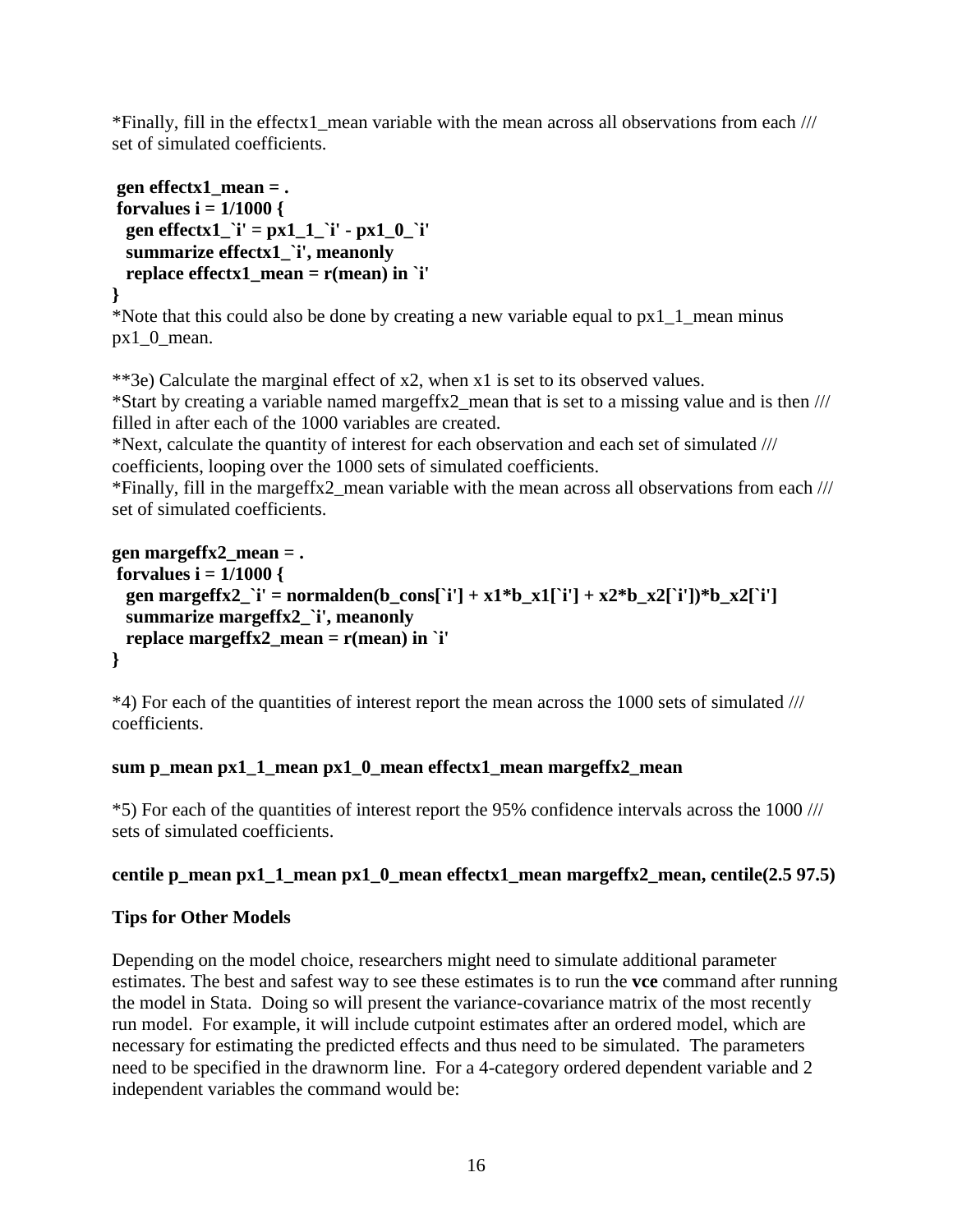# **drawnorm b\_x1 b\_x2 cut1 cut2 cut3, mean(b) cov(V) n(1000) clear**).

Finally, we offer a reminder that it is crucial to draw the parameters in the order in which they appear in the model output as Stata does not connect the name provided in the drawnorm line to the saved results. Examples for a variety of models can be found at: http://www.bsos.umd.edu/gvpt/hanmer/